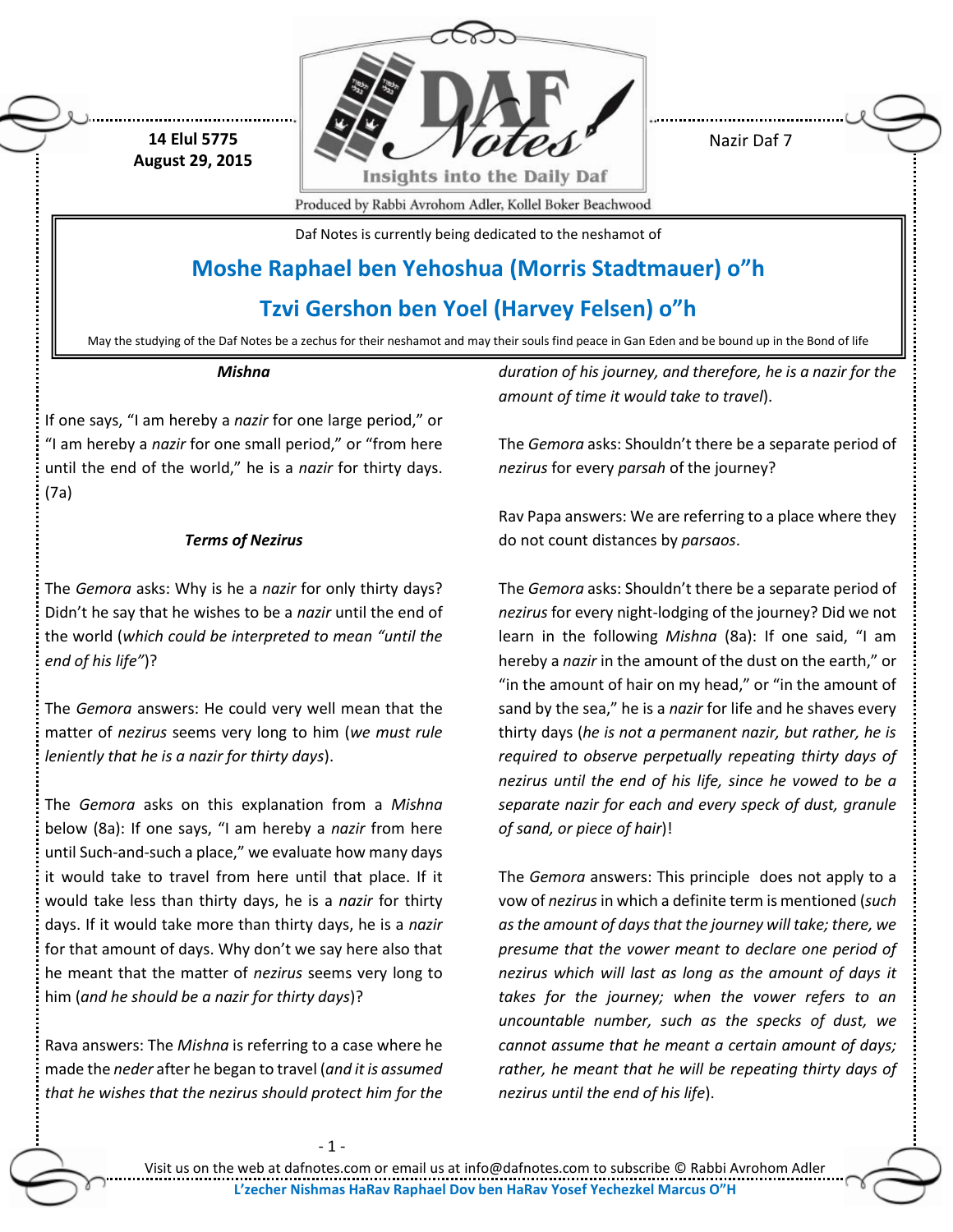

The *Gemora* cites a *braisa* which supports this distinction: If one says, "I am hereby a *nazir* for all the days of my life," or "I am hereby a permanent *nazir*," he is a permanent *nazir*. However, if he says, "I am hereby a *nazir* for a hundred years," or "for one thousand years," he is not a permanent *nazir*, but rather, he is a *nazir* forever (*since he most probably will not live that long; he is not permitted to trim his hair at all, because his term of nezirus is for a hundred years; this is in contrast to the case where he says for all the days of his life, which is an indeterminate amount of time, he therefore is a permanent nazir*).

Rabbah offers a different explanation: Hairs are different because they are each separated one from the other (*and that is why we rule that he must observe perpetual periods of nezirus; time and distance are continuous, and therefore, we rule that he observes one continuous nezirus*).

The *Gemora* asks: But days are separate one from the other, as it is written: *It was evening and it was morning, one day*?

The *Gemora* answers: The verse is saying that a day and a night constitute one day; however, each day is not separated from the other.

Rava explains the *Mishna*: The case of the *Mishna* is where he said, "I am hereby a *nazir* for one period, which will last from here until the end of the world." (*That is why he is a nazir for thirty days.*) (7a)

#### *Mishna*

If someone says, "I am hereby a *nazir* and one day," or "I am hereby a *nazir* and one hour," or "I am hereby a *nazir* one and a half," he must observe two sets of *nezirus*. (*In all these cases, he is a nazir already from his first expression; the extra words obligate the second set.*) (7a)

*Nazir Plus*

The *Gemora* asks: Why does the *Mishna* find it necessary to list all these cases?

The *Gemora* answers: They are each necessary. For if the *Mishna* would have only taught the case where he said "I am hereby a *nazir* and one day," I would have thought that only there, where there is no such a thing as *nezirus* for one day, he is obligated to observe two sets of *nezirus*, but in the case where he said "I am hereby a *nazir* and one hour," perhaps he is a *nazir* for thirty-one days (*because the hour is viewed as being a portion of the day; not a portion of the nezirus*). The *Mishna* teaches us that this is not the *halacha*. And if the *Mishna* would have only taught the case where he said "I am hereby a *nazir* and one hour," I would have thought that only there, where there is no such a thing as *nezirus* for one hour, he is obligated to observe two sets of *nezirus*, but in the case where he said "I am hereby a *nazir* one and a half," perhaps he is a *nazir* for forty-five days. The *Mishna* teaches us that this is not the *halacha*. (7a – 7b)

### *Mishna*

If someone says, "I am hereby a *nazir* for thirty days and one hour," he is a *nazir* for thirty-one days, for there is no such thing as *nezirus* for hours. (7b)

#### *Superfluous Expressions*

Rav said: If one said, "I am hereby a *nazir* for thirty-one days," he is a *nazir* for thirty-one days. However, if he said, "I am hereby a *nazir* for thirty days and one day," he is required to observe two sets of *nezirus* (*this is based upon the extra word "day"*).

The *Gemora* comments that it would seem that Rav is following the opinion of Rabbi Akiva, who gives significance to superfluities of expression. For we learned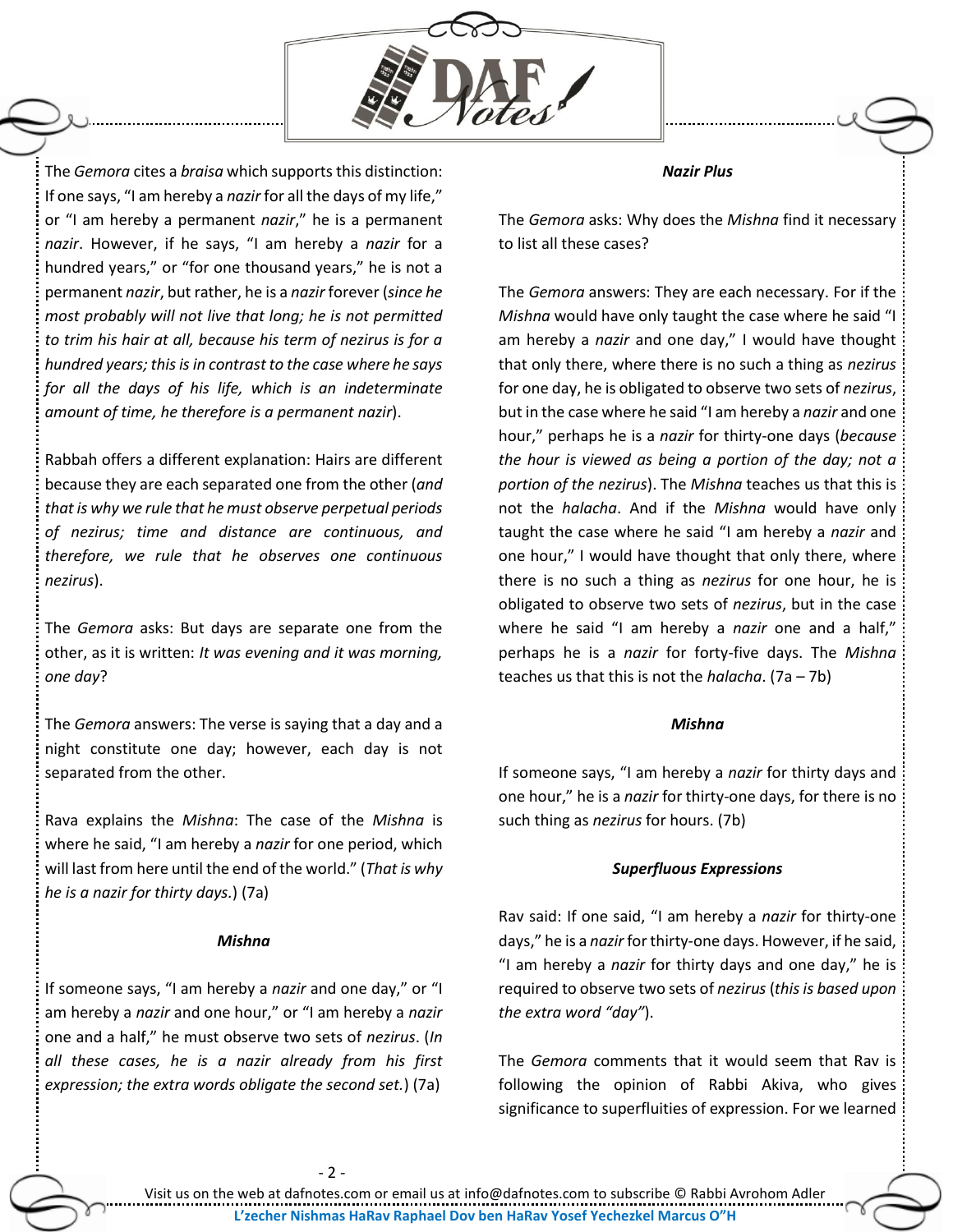

in the following *Mishna*: If a man sells a house, the sale does not include the pit, nor the cistern, even though he wrote the depth and the height in the deed of sale. He must purchase for himself a right-of way (*in order to gain access to the pit inside of the house*). These are the words of Rabbi Akiva, but the *Chachamim* say that he does not need to purchase a right-of-way for himself (*for we assume that the seller kept that right for himself*). Rabbi akiva does admit, however, that if he explicitly excludes the pit and the cistern (*which is superfluous, since they are anyways excluded*), he does not have to purchase a rightof-way. (7b)

## **INSIGHTS TO THE DAF**

## *A Short Term of Nezirus*

The *Mishna* states: If one says, "I am hereby a *nazir* for one large period," or "I am hereby a *nazir* for one small period," or "from here until the end of the world," he is a *nazir* for thirty days.

The Meiri explains that when he said "one small period," he meant to accept a *nezirus* less than thirty days; and when he said "one large period," he meant to accept a *nezirus* longer than thirty days.

Tosfos explains differently: When he said "one small period," he meant that the observance of the laws of *nezirus* is easy for him; it is not a bother for him at all. When he said, "one large period," he meant that an abstinence of thirty days seems to him as a very long time and is a burden upon him.

The Mishna Lemelech asks: Why did Tosfos not explain like the Meiri?

The Be'er Moshe answers: Tosfos wanted the two cases to be similar. Just like by the case of "the large period," he

meant that it is difficult for him, so too, in the case of "the small period," he meant that it would be easy for him.

The Birchas Rosh writes that there is a practical halachic difference between the two explanations. If one would say, "I am hereby a *nazir* for one large period and for one small period." According to Tosfos, he will be required to observe two periods of *nezirus*. However, according to the Meiri that "a small period" means a *nezirus* less than thirty days, it will be regarded as if he said, "I am a *nazir* and one day," where the *halacha* is that he will be a *nazir* for thirty-one days.

Reb Moshe Mordechai Halevi Shulzinger writes that there can be another difference according to that which the Minchas Chinuch (368:4) states: If one accepts to become a *nazir* for one day, although he is obligated to observe a *nezirus* for thirty days, nevertheless, the prohibition against violating his word is only applicable for one day. According to the Meiri, when one said, "I am hereby a *nazir* for a small period," he is only accepting for one day. Although the *halacha* is that he is a *nazir* for thirty days, the prohibition against violating his vow will only be applicable for one day. However, according to Tosfos, he is accepting an ordinary *nezirus*; he is just saying that it is easy for him. Accordingly, the prohibition against violating his word will apply for the entire *nezirus*.

# **DAILY MASHAL**

## *Humility*

The Torah details the laws which apply to one who makes a vow to be a nazir. He must refrain from drinking wine and eating fresh grapes and raisins, grapeseeds and skins. He may not shave his hair; rather he must let it grow long. A nazir may also not defile himself by coming in contact with a corpse. And when the term of his vow has ended, and the nazir wishes to revert to his former life, he must